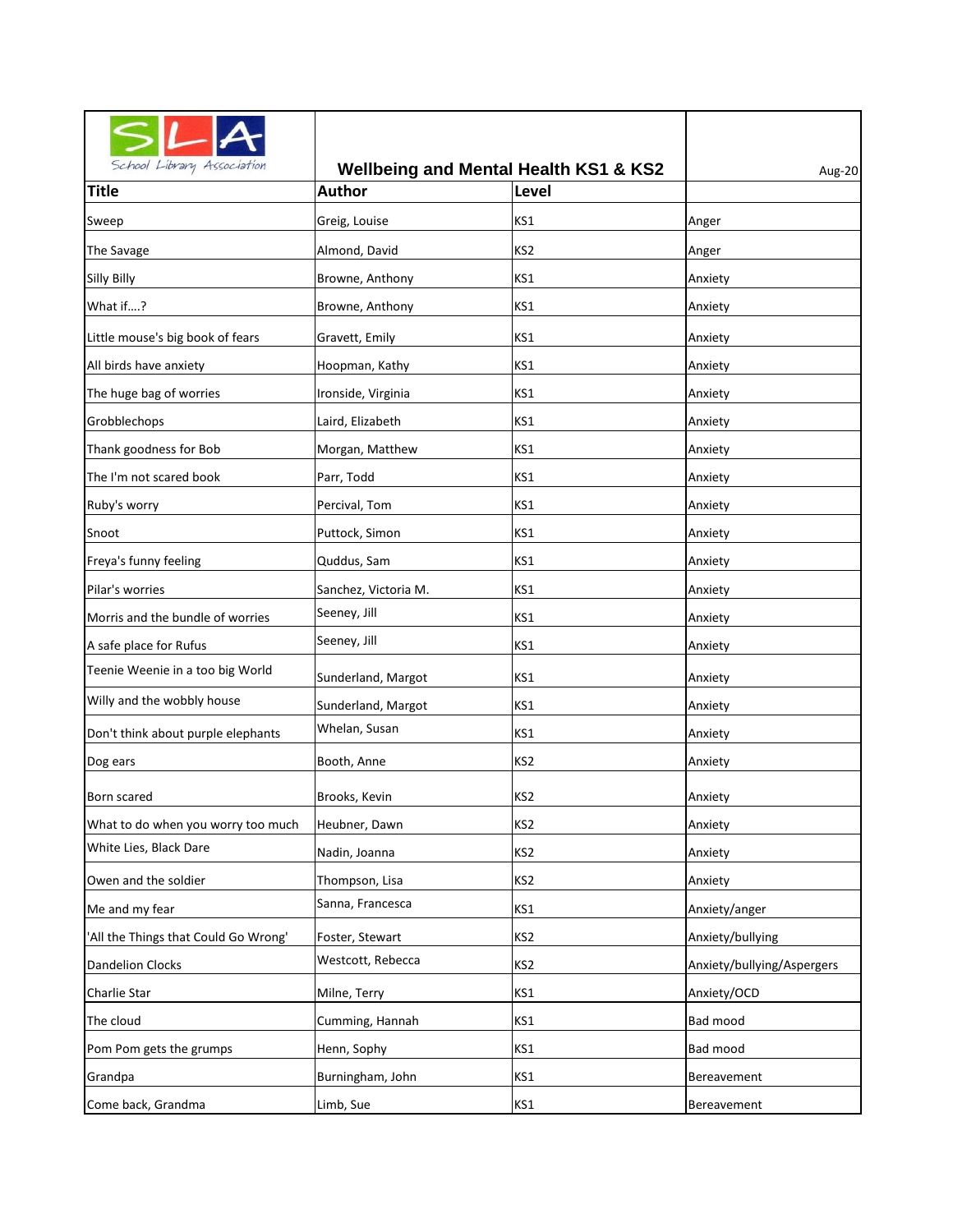| Mum's jumper                        | Perkin, Jayde           | KS1               | Bereavement          |
|-------------------------------------|-------------------------|-------------------|----------------------|
| Emma's cat dies                     | Snell, Nigel            | KS1               | Bereavement          |
| Badger's parting gifts              | Varley, Susan           | KS1               | Bereavement          |
| Harry and Hopper                    | Wild, Margaret          | KS1               | Bereavement          |
| Slog's Dad                          | Almond, David           | KS2/Graphic novel | Bereavement          |
| <b>Millions</b>                     | Boyce, Frank Cottrill   | KS2               | Bereavement          |
| Grandad's Island                    | Davies, Benji           | KS1               | Bereavement          |
| Duck, death and the tulip           | Erlbruch, Wolf          | KS2 pic book      | Bereavement - animal |
| Heaven                              | Allan, Nicholas         | KS1               | Bereavement - animal |
| Always and Forever                  | Durant, Alan            | KS1               | Bereavement - animal |
| Goodbye Mog                         | Kerr, Judith            | KS1               | Bereavement - animal |
| Goodbye Grandma                     | Walsh, Melanie          | KS1               | Bereavement - NF     |
| Death - what's happening            | Byrant-Mole, Karen      | KS <sub>2</sub>   | Bereavement - NF     |
| Is Daddy coming back in a minute?   | Barber, Elke            | KS1               | Bereavement - NF     |
| Grandad, I'll always remember you   | Bode, Anne de           | KS1               | Bereavement - NF     |
| When someone dies                   | Hewitt, Dawn            | KS1               | Bereavement - NF     |
| Let's talk about when your pet dies | Johnston, Marianne      | KS1               | Bereavement - NF     |
| When people die                     | Lacey, Jane             | KS1               | Bereavement - NF     |
| <b>Remembering Mum</b>              | Perkins, Ginny          | KS1               | Bereavement - NF     |
| Let's talk about when someone dies  | Potter, Molly           | KS1               | Bereavement - NF     |
| The memory tree                     | Teckentrup, Britta      | KS1               | Bereavement - NF     |
| The pond                            | Davies, Nicola          | KS2 pic book      | Bereavement - parent |
| A library of lemons                 | Cotterill, Jo           | KS2               | Bereavement - parent |
| Clownfish                           | Durant, Alan            | KS2               | Bereavement - parent |
| Michael Rosen's sad book            | Rosen, Michael          | KS2 pic book      | Bereavement - person |
| The Afterwards                      | Harrold, A.F.           | KS <sub>2</sub>   | Bereavement - person |
| Vicky Angel                         | Wilson, Jacqueline      | KS <sub>2</sub>   | Bereavement - person |
| The crow and the peacock            | Fernihough, Jo          | KS1               | Body image           |
| Jelly                               | Cottrill, Jo            | KS <sub>2</sub>   | Body image           |
| Wonder                              | Palacio, R.L.           | KS <sub>2</sub>   | Body image/bullying  |
| The ugly duckling                   | Andersen, Hans Christen | KS1               | <b>Bullying</b>      |
| The last chip                       | Beedie, Duncan          | KS1               | <b>Bullying</b>      |
| Willy the wimp                      | Browne, Anthony         | KS1               | <b>Bullying</b>      |
| Tyrannosaurus Drip                  | Donaldson, Julia        | KS1               | <b>Bullying</b>      |
| Elmer and the big bird              | McKee, David            | KS1               | <b>Bullying</b>      |
| Is it because?                      | Ross, Tony              | KS1               | <b>Bullying</b>      |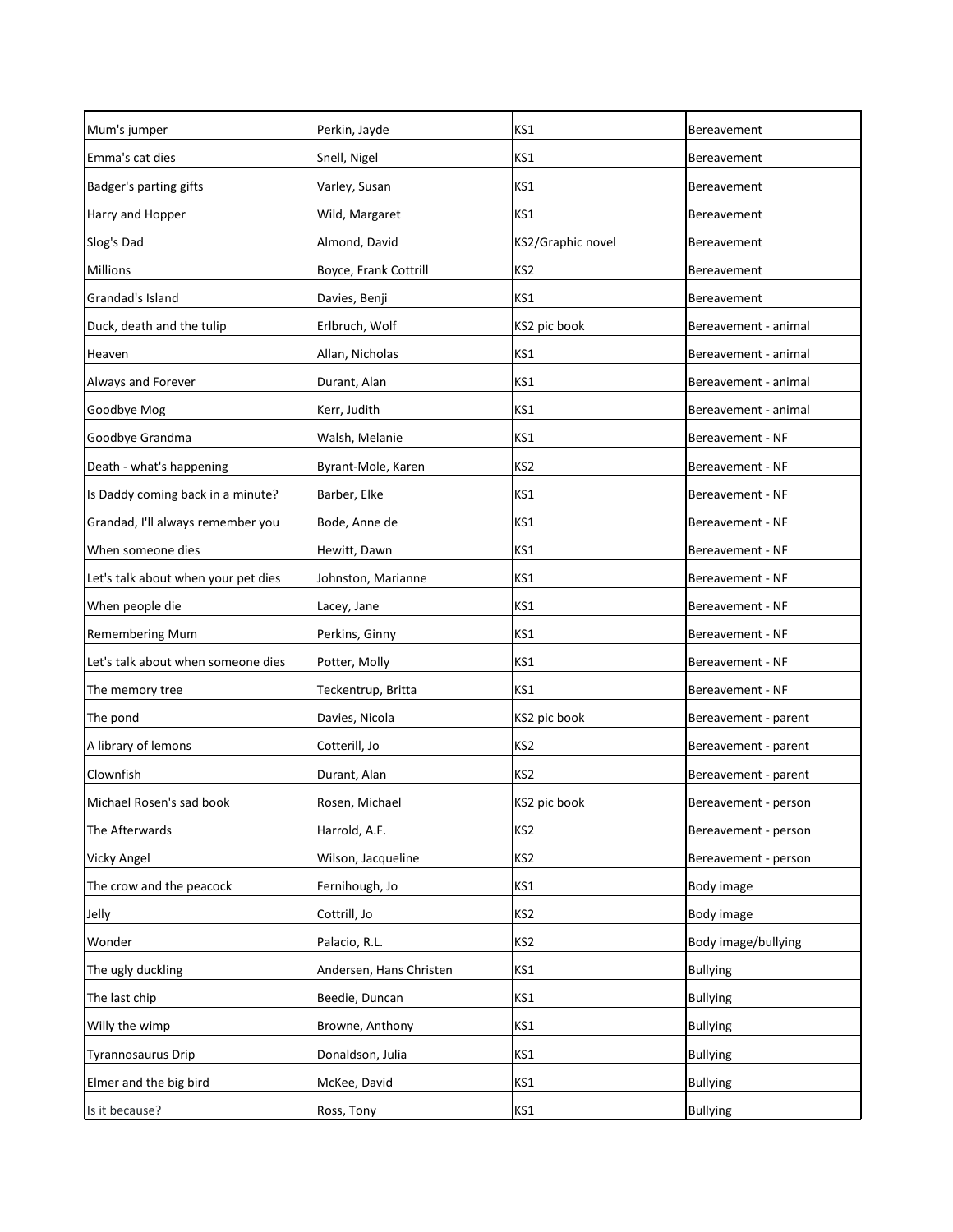| How to be a lion                                            | Vere, Ed                       | KS1             | <b>Bullying</b>                                      |
|-------------------------------------------------------------|--------------------------------|-----------------|------------------------------------------------------|
| Troll stinks!                                               | Willis, Jeanne & Ross, Tony    | KS1             | <b>Bullying</b>                                      |
| Cloud busting                                               | Blackman, Malorie              | KS2             | <b>Bullying</b>                                      |
| The Diddakoi                                                | Godden, Rumer                  | KS2             | <b>Bullying</b>                                      |
| The song from somwhere else                                 | Harrold, A.F. & Pinfold, Levi  | KS2             | <b>Bullying</b>                                      |
| Hoot                                                        | Hiasson, Carl                  | KS2             | <b>Bullying</b>                                      |
| Tom Brown's school days                                     | Hughes, Thomas                 | KS2             | <b>Bullying</b>                                      |
| Rook                                                        | McGowan, Anthony               | KS2             | <b>Bullying</b>                                      |
| Makeover magic                                              | McKain, Kelly                  | KS2             | <b>Bullying</b>                                      |
| Max and the millions                                        | Montgomery, Ross               | KS2             | <b>Bullying</b>                                      |
| Little Foxes                                                | Morpurgo, Michael              | KS2             | <b>Bullying</b>                                      |
| Wartman                                                     | Morpurgo, Michael              | KS2             | <b>Bullying</b>                                      |
| Middle School 4: How I survived bullies, t Patterson, James |                                | KS2             | <b>Bullying</b>                                      |
| The boy at the back of the class                            | Rauf, Onjali Q                 | KS2             | <b>Bullying</b>                                      |
| The misadventures of Max Crumbly                            | Russell, Rachel Renee          | KS2             | <b>Bullying</b>                                      |
| Holes                                                       | Sachar, Louis                  | KS2             | <b>Bullying</b>                                      |
| There's a boy in the girls' bathroom                        | Sachar, Louis                  | KS2             | <b>Bullying</b>                                      |
| Feather Boy                                                 | Singer, Nicky                  | KS2             | <b>Bullying</b>                                      |
| The boy in the dress                                        | Walliams, David                | KS2             | <b>Bullying</b>                                      |
| The fox girl and the white gazelle                          | Williamson, Victoria           | KS2             | <b>Bullying</b>                                      |
| <b>Bad Girls</b>                                            | Wilson, Jacqueline             | KS2             | <b>Bullying</b>                                      |
| Cookie                                                      | Wilson, Jacqueline             | KS2             | <b>Bullying</b>                                      |
| Goldfish Boy                                                | Thompson, Lisa                 | KS2             | Bullying/OCD                                         |
| The perfect shelter                                         | Welsh, Helen                   | KS1             | Cancer                                               |
| A story about cancer (with a happy                          | Desjardins, India              | KS2             | Cancer                                               |
| ending)                                                     | Gleitzman, Morris              |                 |                                                      |
| Two weeks with the Queen                                    |                                | KS <sub>2</sub> | Cancer                                               |
| My scary fairy Godmother                                    | Impey, Rose<br>Nicholls, Sally | KS <sub>2</sub> | Cancer                                               |
| Ways to live forever                                        |                                | KS <sub>2</sub> | Cancer                                               |
| A monster calls                                             | Ness, Patrick                  | KS <sub>2</sub> | Cancer/Anger/bullying                                |
| The accidental adventures of India<br>McAllister            | Agell, Charlotte               | KS <sub>2</sub> | Coming out - Father                                  |
|                                                             |                                |                 |                                                      |
| What's that in dog years?                                   | Davies, Benji                  | KS <sub>2</sub> | Coping with friend's illness<br>Coping with parent's |
| Fish Boy                                                    | Daykin, Chloe                  | KS <sub>2</sub> | illness/bullying                                     |
|                                                             |                                |                 | Coping with parents                                  |
| Mum and Dad glue                                            | Gray, Kes                      | KS1             | separation                                           |
| Grandma forgets                                             | Russell, Paul                  | KS1             | Dementia explained                                   |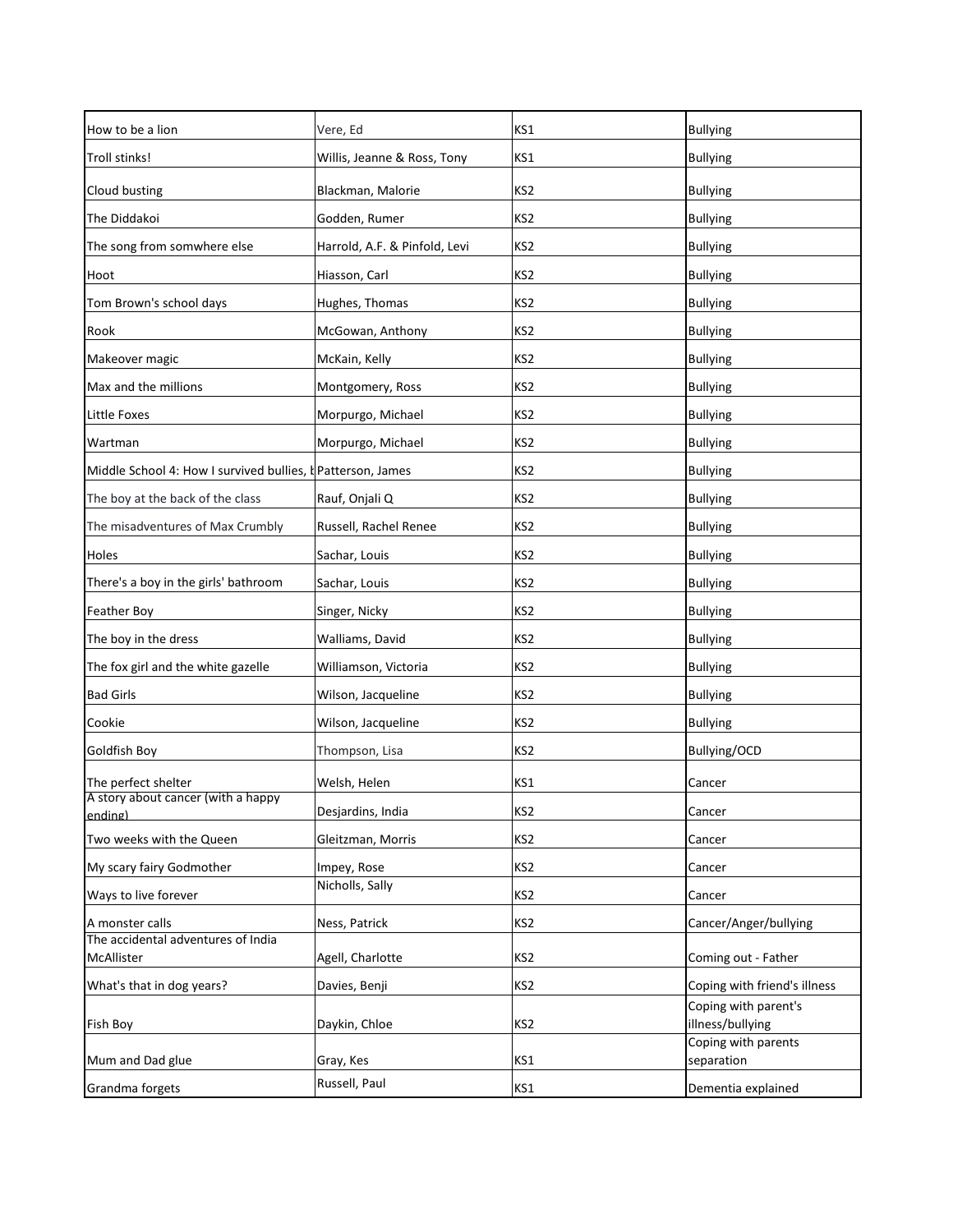| Aubrey and the terrible Yoot                            | Clare, Horatio                   | KS1             | Depression                   |
|---------------------------------------------------------|----------------------------------|-----------------|------------------------------|
| My monster and me                                       | Hussain, Nadiya                  | KS1             | Depression                   |
| Not today, Celeste                                      | Stevens, Lisa                    | KS1             | Depression                   |
| Blue                                                    | Teckentrup, Britta               | KS1             | Depression                   |
| My happy sad Mummy                                      | Vasiliu, Michelle                | KS1             | Depression                   |
| Together things                                         | Vasiliu, Michelle                | KS1             | Depression                   |
| The illustrated Mum                                     | Wilson, Jacqueline               | KS <sub>2</sub> | Depression/bipolar           |
| The five of us                                          | Blake, Quentin                   | KS <sub>2</sub> | Diversity                    |
| Llama Glamarama                                         | Green, Simon James               | KS1             | Diversity                    |
| Pink is for boys                                        | Kaban, Eva                       | KS1             | Diversity                    |
| Elmer                                                   | McKee, David                     | KS1             | Diversity                    |
| Along came a different                                  | McLaughlin, Tom                  | KS1             | Diversity                    |
| Through the eyes of me                                  | Roberts, Jon                     | KS1             | Diversity                    |
| Max the champion                                        | Stockdale, Sean                  | KS1             | Diversity                    |
| Don't call me special                                   | Thomas, Pat                      | KS1             | Diversity                    |
| Isaac and his amazing Asperger<br>superpowers           | Walsh, Melanie                   | KS1             | Diversity                    |
|                                                         |                                  |                 | Diversity. Differences left  |
| Something else<br>How Are You Feeling Today Baby Bear?: | Cave, Kathryn                    | KS1             | deliberately vague           |
| Exploring Big Feelings After Living in a                |                                  |                 |                              |
| <b>Stormy Home</b>                                      | Evans, Jane                      | KS1             | Domestic abuse               |
| A terrible thing happened                               | Holmes, Margaret M.              | KS1             | Domestic abuse               |
| The light jar                                           | Thompson, Lisa                   | KS <sub>2</sub> | Domestic abuse               |
| At the end of Holyrood Lane                             | Powell, Dimity                   | KS1             | Domestic violence            |
| The star outside my window                              | Rauf, Onjali Q                   | KS <sub>2</sub> | Domestic violence            |
| Cloud Boy                                               | Williams, Marcia                 | KS <sub>2</sub> | Dyspraxia/terminal illness   |
| <b>Dead Gorgeous</b>                                    | Blackman, Malorie                | KS <sub>2</sub> | Eating disorder              |
| Eat cake and run                                        | Cottrill, Jo                     | KS <sub>2</sub> | Eating disorder              |
| Girls under pressure                                    | Wilson, Jacqueline               | KS <sub>2</sub> | Eating disorder              |
| Princess Princess ever after                            | O'Neill, Katie                   | KS <sub>2</sub> | Female same sex relationship |
| Murder most ladylike series                             | Stevens, Robin                   | KS <sub>2</sub> | Female same sex relationship |
| A storm of strawberries                                 | Cotterill, Jo                    | KS <sub>2</sub> | Female same sex relationship |
| Can you see me?                                         | Scott, Libby & Westcott, Rebecca | KS <sub>2</sub> | Frustations of autistic girl |
| Red: a crayon's story                                   | Hall, Michael                    | KS1             | Gender identity              |
| <b>Introducing Teddy</b>                                | Walton, Jessica                  | KS1             | Gender identity              |
| Rick                                                    | Gino, Alex                       | KS <sub>2</sub> | LGBTQ+                       |
| I am Jazz                                               | Herthel, Jessica                 | KS1             | LGBTQ+                       |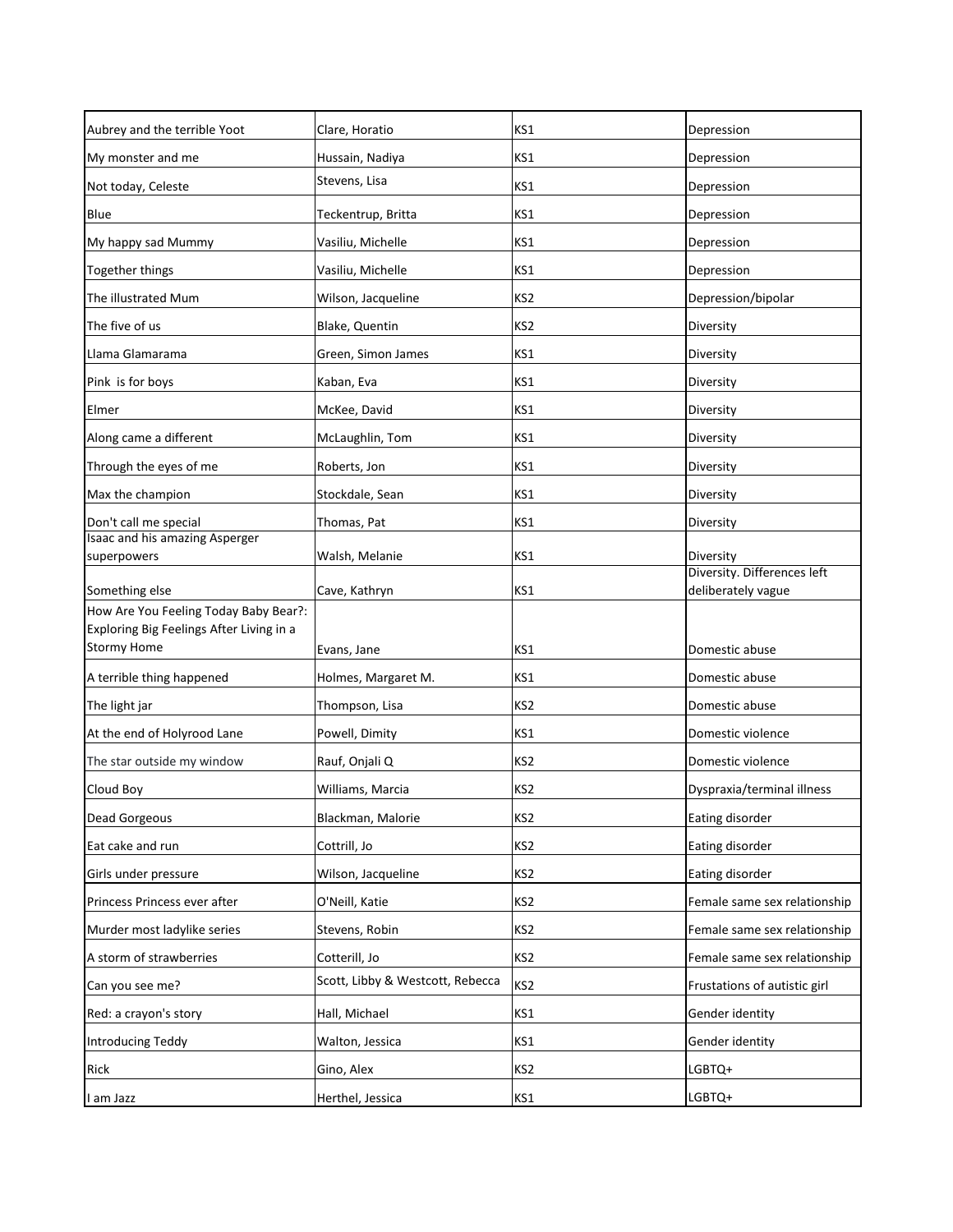| Julian is a mermaid                                    | Love, Jessica         | KS1               | LGBTQ+                      |
|--------------------------------------------------------|-----------------------|-------------------|-----------------------------|
| It's ok to be different                                | Parr, Tod             | KS1               | LGBTQ+                      |
| The family book                                        | Parr, Tod             | KS1               | LGBTQ+                      |
| This day in June                                       | Pitman, Gayle E.      | KS1               | LGBTQ+                      |
| In Our Mothers' House                                  | Polacco, Patricia     | KS1               | LGBTQ+                      |
| 10,000 dresses                                         | Ray, Rex              | KS1               | LGBTQ+                      |
| Pink!                                                  | Rickards, Lynne       | KS1               | LGBTQ+                      |
| Pride the story of Harvey Milk and the<br>rainbow flag | Sanders, Rob          | KS1               | LGBTQ+                      |
| Mom and Mum are getting married                        | Setterington, Ken     | KS1               | LGBTQ+                      |
| A day in the life of Marion Bundo                      | Twiss, Jill           | KS1               | LGBTQ+                      |
| The Marvels                                            | Selznick, Brian       | KS2               | LGBTQ+                      |
| The duke who outlawed jelly beans                      | Valentine, Johnny     | KS2               | LGBTQ+                      |
| Rent a bridesmaid                                      | Wilson, Jacqueline    | KS2               | LGBTQ+                      |
| King and king                                          | Haan, Linda de        | KS1               | LGBTQ+                      |
| King and king & family                                 | Haan, Linda de        | KS1               | LGBTQ+                      |
| Hello Lighthouse                                       | Blackall, Sophie      | KS1               | Loneliness                  |
| To Nightowl from Dogfish                               | Goldberg-Sloan, Holly | KS2               | Male same sex relationship  |
| <b>Hello Sailor</b>                                    | Godon, Ingrid         | KS1               | Male same sex relationship  |
| My Dad's a birdman                                     | Almond, David         | KS2/Graphic novel | Mental health               |
| Scarlet Ibis                                           | Lewis, Gill           | KS <sub>2</sub>   | Mental health               |
| How not to lose it                                     | Williamson, Anna      | KS2               | Mental health               |
| Tabitha and the raincloud                              | Sillett, Devon        | KS1               | Sadness                     |
| When sadness comes to call                             | Eland, Eva            | KS1               | Sadness                     |
| Where happiness begins                                 | Eland, Eva            | KS1               | Sadness                     |
| The heart and the bottle                               | Jeffers, Oliver       | KS1               | Sadness                     |
| How to light your dragon                               | Levy, Didier          | KS1               | Sadness                     |
| The Sea House                                          | Owen, Lucy            | KS2               | Sadness                     |
| Josh and Jaz have three Mums                           | Argent, Heidi         | KS1               | Same sex parents - Adoption |
| The White Swan Express: A Story about<br>Adoption      | Okimoto, Jean Davies  | KS1               | Same sex parents - Adoption |
| Daddy, Papa and Me                                     | Newman, Leslea        | Board bk          | Same sex parents - Father   |
| Harriet gets carried away                              | Sima, Jessie          | KS1               | Same sex parents - Father   |
| One Dad, Two Dads, Brown Dads, Blue                    |                       |                   |                             |
| Dads                                                   | Valentine, Johnny     | KS1               | Same sex parents - Father   |
| The popularity papers                                  | Ignatow, Amy          | KS <sub>2</sub>   | Same sex parents - Father   |
| Dad David, Baba Chris and Me                           | Merchant, Ed          | KS1               | Same sex parents - Father   |
| And Tango makes three                                  | Parnell, Peter        | KS1               | Same sex parents - Father   |